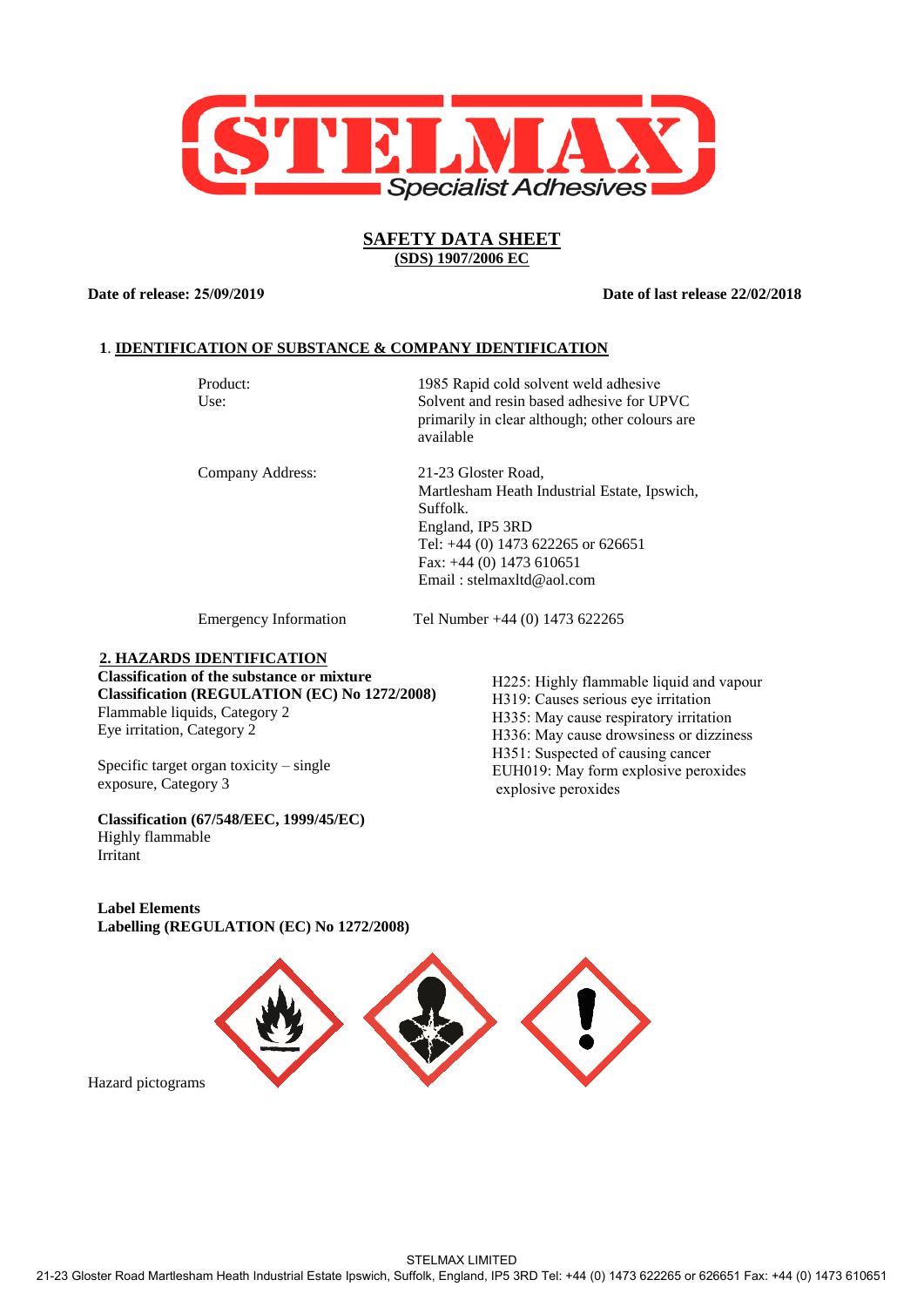| Hazard statements              | H225: Highly flammable liquid and vapor<br>H319: Causes serious eye irritation<br>H335: May cause respiratory irritation<br>H336: May cause drowsiness or dizziness<br>H351: Suspected of causing cancer<br>EUH019: May form explosive peroxides<br>form explosive peroxides                                                                                                                                                                                                   |
|--------------------------------|--------------------------------------------------------------------------------------------------------------------------------------------------------------------------------------------------------------------------------------------------------------------------------------------------------------------------------------------------------------------------------------------------------------------------------------------------------------------------------|
| Supplemental Hazard statements | EUH066 Repeated exposure may cause skin dryness or crackingepeated<br>exposure may cause skin dryness or cracking                                                                                                                                                                                                                                                                                                                                                              |
| Precautionary statements       | P210: Keep away from heat/sparks/open flames/hot surfaces – No smoking<br>P261: Avoid breathing dust/fume/gas/mist/vapors/spray<br>P280: Wear protective gloves/protective clothing/eye protection/face<br>protection<br>P337+P313: Get medical advice/attention<br>P403+P233: Store in a well ventilated place. Keep container tightly closed<br>P501: Dispose of contents/container in accordance with local regulation<br>nts container in accordance with local regulation |

### **EMERGENCY OVERVIEW**

Clear/coloured liquid. Highly flammable which may form explosive peroxides

# **3, COMPOSITION**

|                       | CAS#            | EINECS#   | REACH CONCENTRATION                                                 |          |
|-----------------------|-----------------|-----------|---------------------------------------------------------------------|----------|
| Tetrahydrofuran (THF) | 109-99-9        | 203-726-8 | Pre-registration Number % by Weight<br>$05-2116297729-22-0000$ <75% |          |
| Resin                 | $9003 - 22 - 9$ |           |                                                                     | $< 20\%$ |

All of the constituents of this adhesive product are listed on the TSCA inventory of chemical substances maintained by the US EPA, or are exempt from that listing.

\* Indicates this chemical is subject to the reporting requirements of Section 313 of the Emergency Planning and Community Right-to-Know Act of 1986 (40CFR372).

# indicates that this chemical is found on Proposition 65's List of chemicals known to the State of California to cause cancer or reproductive toxicity.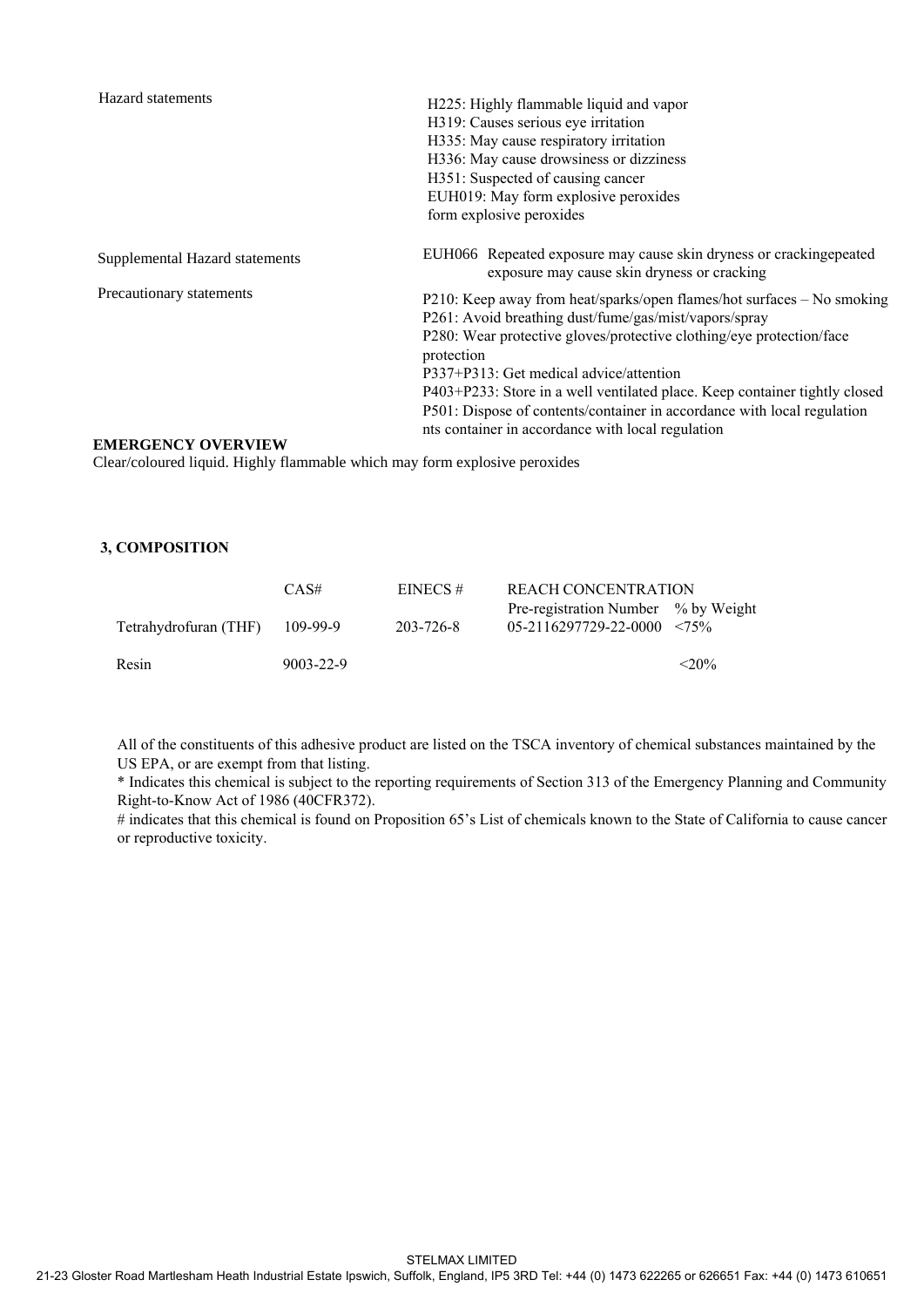# **4. FIRST AID**

**GENERAL ADVICE:** In case of accident or if you feel unwell, seek medical advice immediately.First aider need to protect themselves. Move out of dangerous area. Never give anything by mouth to an unconscious person. Take off contaminated clothing and shoes immediately.

**SKIN CONTACT:** In case of skin contact flush skin immediately with soap and plenty of water.

Do **NOT** use solvents or thinners. If the skin irritation persists seek medical attention.

**INHALATION:** If breathed in, move person into fresh air. If symptoms persists, seek medical attention.

Keep person warm and calm. If not breathing, give artificial respiration. If breathing is difficult, give oxygen.

I**NGESTION:** If swallowed, seek medical attention immediately and were possible show this or label/container. If swallowed **DO NOT** induce vomiting.

**EYE CONTACT:** Protect unharmed eyes. Remove contact lens if worn. In case of contact with eves, rinse immediately with plenty of water and seek medical attention.

# **5. FIRE FIGHTING MEASURES**

**EXTINGUISHING MEDIA:** Carbon dioxide **(**CO2), alcohol resistant foam, dry powder or water mist, earth or sand.

**UNSUITABLE EXTINGUISHING MEDIA:** High volume water jet.

FIRE & EXPLOSION HAZARDS / HARMFUL COMBUSTION PRODS. Vapour/ air may be explosive. Combustion may result in toxic acidic fumes and carbon monoxide. May form organic peroxides. Vapour heavier than air – ignition may occur at a distance.

**SPECIAL FIRE FIGHTING PROCEDURES:** In the event of a fire, wear self contained breathing apparatus. Use personal protective equipment. Use water spray to cool unopened containers.

# **6. ACCIDENTAL RELEASE MEASURES**

**PERSONAL PRECAUTIONS, PROTECTIVE EQUIPMENT & EMERGENCY PROCEDURES:** Use personal protective equipment. Remove all sources of ignition. Avoid contact with skin & eyes. Ensure adequate ventilation., especially in confined areas. Immediately evacuate person to safe area. Avoid inhalation of vapour or mist. Beware of vapours accumulating to form explosive concentrations. Vapours can accumulate in low areas. **ENVIRONMENTAL PRECAUTIONS:** Do not flush into surface water or sanitary sewer systems. Prevent further leakage or spillage if safe to do so. If the product contaminates rivers and lakes or drains inform relevant authorities. **SPILLAGE OR LEAK PROCEDURES:** Contain and collect spillage with non combustible absorbent material (e.g. sand, earth, diatomaceous earth, vermiculite) and place in container for disposal according to local/national regulations. Clean contaminated surface thoroughly.

# **7.** H**ANDLING AND STORAGE**

**HANDLING:** Wear appropriate clothing (see exposure controls). Avoid all sources of ignition, sparks, flames, electrical equipment, arc lights, static discharges etc. No smoking.

**PROTECTION AGAINST FIRE& EXPLOSION:** Vapours are heavier than air and may spread along floors. Vapours may form explosive mixtures with air. Keep away from heat and sources of ignition. Do not smoke. No sparking tools should be used. Electrical equipment should be protected to the appropriate standard. **STORAGE:** Store in a cool, dry, well-ventilated area. Avoid all sources of ignition, sparks, flames, electrical equipment, arc lights, static discharges etc, away from incompatible chemicals (avoid contact with oxidising agents (peroxides, nitrates etc).

### **8. PERSONAL PROTECTION**

Avoid inhaling vapour. Avoid contact with skin and eyes. Eye baths should be provided in places where exposure may be possible. Wear chemical resistant goggles, solvent resistant gloves (neoprene or nitrile rubber). Impervious boots and polycotton overalls. If high vapour concentrations are present, self contained breathing apparatus, or fullface respirator with organic cartridge NPF20. Ensure good ventilation. Exposure may be possible.

Engineering Controls: Facilities storing or utilizing this material should be equipped with an eyewash facility and a safety shower. Use adequate general or local exhaust ventilation to keep airborne concentrations below the permissible exposure limits.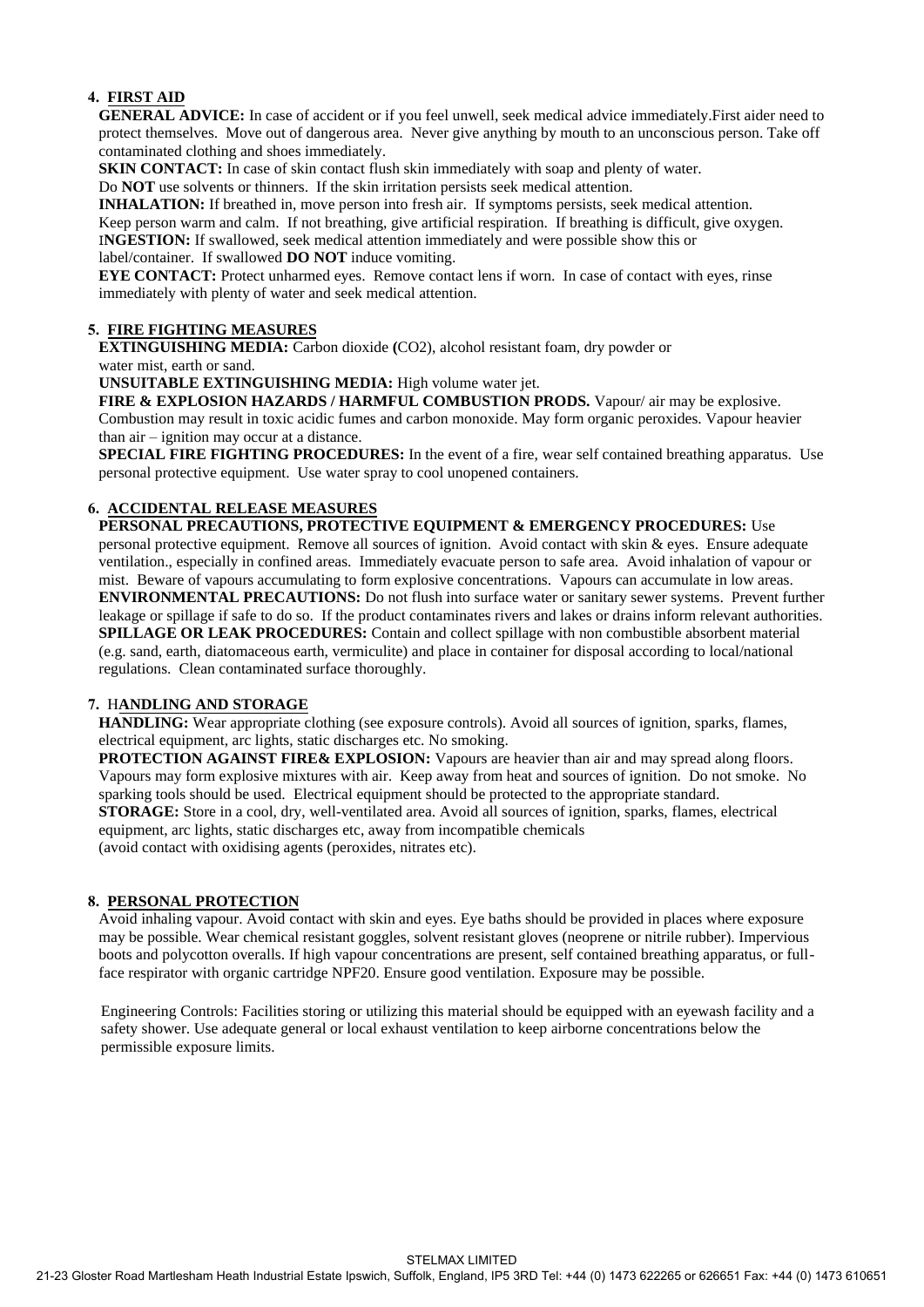### 8.2 EXPOSURE CONTROLS cont

Provide adequate ventilation. Execute works under fume hood. Personal protection equipment Occupational exposure controls Respiratory protection:

Respiratory protection must be worn whenever the WEL levels have been exceeded. Use filter type A

(= against vapours of organic substances) according to EN 14387. Hand protection: Protective gloves

according to EN 374. Glove material: Butyl caoutchouc (butyl rubber) Layer thickness: 0.7 mm.

Breakthrough time: >240 min. Observe glove manufacturer's instructions concerning penetrability and breakthrough time.

### **Exposure guidelines**

| Component       | <b>ACGIH TLV</b>                            | <b>OSHA PEL</b>                                                                                                                             | <b>NIOSH IDLH</b>                                                                                          | <b>Mexico OEL (TWA)</b>                                                                      |
|-----------------|---------------------------------------------|---------------------------------------------------------------------------------------------------------------------------------------------|------------------------------------------------------------------------------------------------------------|----------------------------------------------------------------------------------------------|
| Tetrahydrofuran | TWA: 50 ppm<br>STEL: 100 ppm<br><b>Skin</b> | (Vacated) TWA: 200 ppm<br>(Vacated) TWA: 590 mg/m3<br>Vacated) STEL: 250 ppm<br>(Vacated) STEL: 735 mg/m3<br>TWA: 200 ppm<br>TWA: 590 mg/m3 | <b>IDLH: 2000 ppm</b><br>TWA: 200 ppm<br>TWA: 590 mg/m $3$<br>STEL: 250 ppm<br>STEL: 735 mg/m <sup>3</sup> | TWA: 200 ppm<br>TWA: $590$ mg/m <sup>3</sup><br>STEL: 250 ppm<br>STEL: 735 mg/m <sup>3</sup> |

*ACGIH - American Conference of Governmental Industrial Hygienists OSHA - Occupational Safety and Health Administration NIOSH IDLH: The National Institute for Occupational Safety and Health Immediately Dangerous to Life or Health*

### **9, PHYSICAL AND CHEMICAL PROPERTIES**

| <b>Physical State</b>                   | Liqu   |
|-----------------------------------------|--------|
| Appearance                              | Colc   |
| Odor                                    | Petr   |
| <b>Odor Threshold</b>                   | No ii  |
| рH                                      | $7-8$  |
| <b>Melting Point/Range</b>              | $-100$ |
| <b>Boiling Point/Range</b>              | 66     |
| <b>Flash Point</b>                      | $-21$  |
| <b>Evaporation Rate</b>                 | > 1 (  |
| <b>Flammability (solid,gas)</b>         | Not    |
| <b>Flammability or explosive limits</b> |        |
| <b>Upper</b>                            | 11.8   |
| Lower                                   | 2.0%   |
| <b>Vapor Pressure</b>                   | 200    |
| <b>Vapor Density</b>                    | 2.5(   |
| <b>Specific Gravity</b>                 | 0.88   |
| <b>Solubility</b>                       | misc   |
| Partition coefficient; n-octanol/water  | No c   |
| <b>Autoignition Temperature</b>         | 215    |
| <b>Decomposition Temperature</b>        | No i   |
| <b>Viscosity</b>                        | 0.55   |
| <b>Molecular Formula</b>                | C4     |
| <b>Molecular Weight</b>                 | 72.1   |

Liquid Colorless Petroleum distillates No information available 7-8 20% aq. solution -108.4 °C / -163.1 °F 66 °C / 150.8 °F -21 °C / -5.8 °F Liquid<br>
Colorless<br>
Petroleum distillates<br>
No information available<br>
7-8 20% aq. solution<br>
-108.4 °C / -163.1 °F<br>
66 °C / 150.8 °F<br>
-21 °C / -5.8 °F<br>
> 1 (Ether = 1.0)<br>
Not applicable<br>
11.8%<br>
2.0% Not applicable 11.8% 2.0% 200 mbar @ 20 °C 2.5 (Ether = 1.0) 0.880 miscible No data available 215 °C / 419 °F No information available 0.55 cP @ 20 °C C4H8O 72.11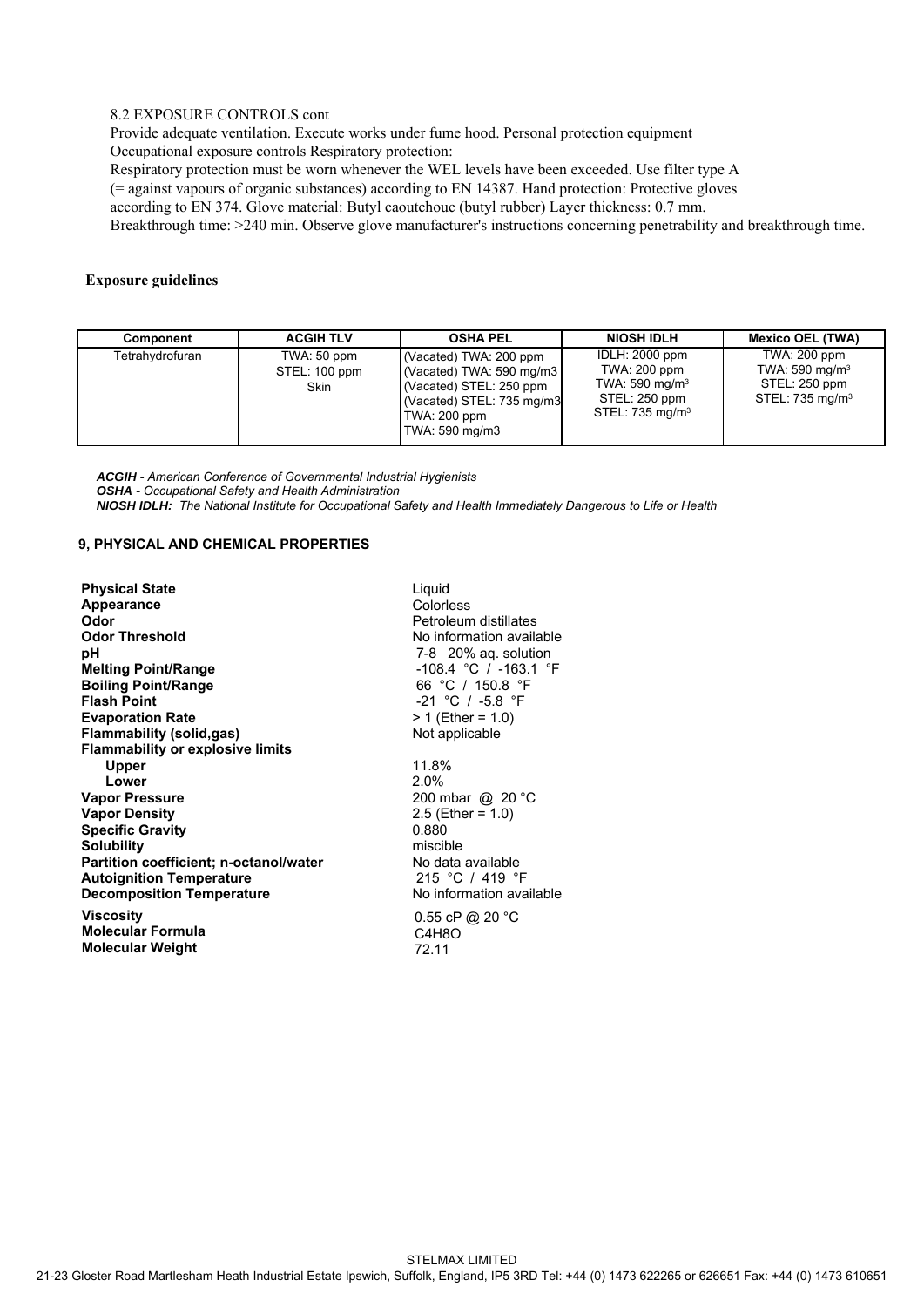# **10. Stability and reactivity**

| <b>Reactive Hazard</b>          | Yes.                                                                                                                                     |
|---------------------------------|------------------------------------------------------------------------------------------------------------------------------------------|
| <b>Stability</b>                | May form explosive peroxides. Hygroscopic.                                                                                               |
| <b>Conditions to Avoid</b>      | Incompatible products. Excess heat. Keep away from open flames, hot surfaces and<br>sources of ignition. Exposure to moist air or water. |
| <b>Incompatible Materials</b>   | Strong oxidizing agents, Acids                                                                                                           |
|                                 | Hazardous Decomposition Products Carbon monoxide (CO), Carbon dioxide (CO <sub>2</sub> ), peroxides                                      |
| <b>Hazardous Polymerization</b> | Hazardous polymerization may occur.                                                                                                      |
| <b>Hazardous Reactions</b>      | None under normal processing.                                                                                                            |

# **11. TOXICOLOGICAL INFORMATION**

### **Acute Toxicity**

### **Product Information Component Information**

| <b>Hazardous Reactions</b>                                       |               | None under normal processing.                                                      |            |                                                                                                                                                                |             |                                           |
|------------------------------------------------------------------|---------------|------------------------------------------------------------------------------------|------------|----------------------------------------------------------------------------------------------------------------------------------------------------------------|-------------|-------------------------------------------|
| <b>11. TOXICOLOGICAL INFORMATION</b>                             |               |                                                                                    |            |                                                                                                                                                                |             |                                           |
| <b>Acute Toxicity</b>                                            |               |                                                                                    |            |                                                                                                                                                                |             |                                           |
| <b>Product Information</b><br><b>Component Information</b>       |               |                                                                                    |            |                                                                                                                                                                |             |                                           |
| Component                                                        |               | LD50 Oral                                                                          |            | <b>LD50 Dermal</b>                                                                                                                                             |             | <b>LC50 Inhalation</b>                    |
| Tetrahydrofuran                                                  |               | 1650 mg/kg (Rat)                                                                   |            | > 2000 mg/kg (Rabbit)                                                                                                                                          |             | 180 mg/L (Rat) 1 h<br>53.9 mg/L (Rat) 4 h |
| <b>Toxicologically Synergistic</b><br><b>Products</b>            |               | No information available                                                           |            | Delayed and immediate effects as well as chronic effects from short and long-term exposure                                                                     |             |                                           |
| <b>Irritation</b>                                                |               |                                                                                    |            | Irritating to eyes May cause irritation of respiratory tract                                                                                                   |             |                                           |
| <b>Sensitization</b>                                             |               | No information available                                                           |            |                                                                                                                                                                |             |                                           |
| Carcinogenicity                                                  |               | Limited evidence of a carcinogenic effect.                                         |            |                                                                                                                                                                |             |                                           |
| <b>Component</b>                                                 | <b>CAS-No</b> | <b>IARC</b>                                                                        | <b>NTP</b> | <b>ACGIH</b>                                                                                                                                                   | <b>OSHA</b> | <b>Mexico</b>                             |
| Tetrahydrofuran                                                  | 109-99-9      | Not listed                                                                         | Not listed | A <sub>3</sub>                                                                                                                                                 | Not listed  | Not listed                                |
| Hygienists)<br><b>Mutagenic Effects</b>                          |               | ACGIH: (American Conference of Governmental Industrial<br>No information available |            | A1 - Known Human Carcinogen<br>A2 - Suspected Human Carcinogen<br>A3 - Animal Carcinogen<br>ACGIH: (American Conference of Governmental Industrial Hygienists) |             |                                           |
| <b>Reproductive Effects</b>                                      |               | No information available.                                                          |            |                                                                                                                                                                |             |                                           |
| <b>Developmental Effects</b>                                     |               | No information available.                                                          |            |                                                                                                                                                                |             |                                           |
| <b>Teratogenicity</b>                                            |               | No information available.                                                          |            |                                                                                                                                                                |             |                                           |
| <b>STOT - single exposure</b><br><b>STOT - repeated exposure</b> |               | Respiratory system Central nervous system (CNS)<br>None known                      |            |                                                                                                                                                                |             |                                           |

**Aspiration hazard** No information available

**Symptoms / effects,both acute and** Symptoms of overexposure may be headache, dizziness, tiredness, nausea and vomiting: **delayed** Causes central nervous system depression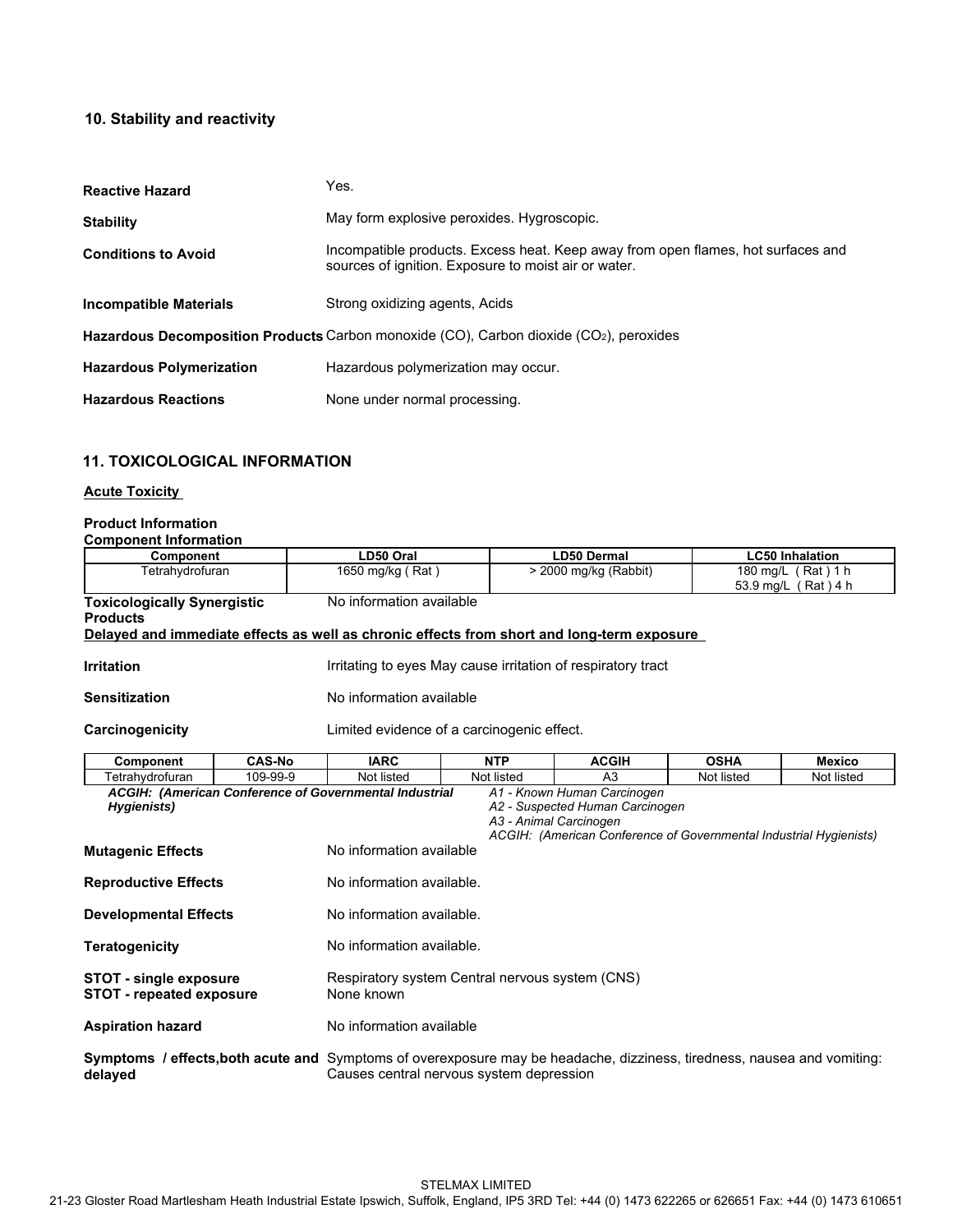| こomponent                    | <b>EU - Endocrine Disrupters</b><br><b>Candidate List</b>       | <b>EU - Endocrine Disruptors -</b><br><b>Evaluated Substances</b> | Japan - Endocrine Disruptor<br><b>Information</b> |
|------------------------------|-----------------------------------------------------------------|-------------------------------------------------------------------|---------------------------------------------------|
| Tetrahvdrofuran              | Group III Chemical                                              | Not applicable                                                    | Not applicable                                    |
| <b>Other Adverse Effects</b> | Tumorigenic effects have been reported in experimental animals. |                                                                   |                                                   |

## **12 ECOLOGICAL INFORMATION**

### **Ecotoxicity**

Do not empty into drains. .

| Component       | <b>Freshwater Algae</b> | <b>Freshwater Fish</b>     | <b>Microtox</b> | Water Flea            |
|-----------------|-------------------------|----------------------------|-----------------|-----------------------|
| Tetrahvdrofuran | Not listed              | 2160 mg/l LC50 = 96 h      | Not listed      | EC50 48 h 3485 mg/l   |
|                 |                         | Pimephales promelas        |                 | EC50: >10000 mg/L/24h |
|                 |                         | Leuciscus idus: LC50: 2820 |                 |                       |
|                 |                         | ma/L/48h                   |                 |                       |

**Persistence and Degradability** Persistence is unlikely based on information available.

**Bioaccumulation/ Accumulation** No information available.

**Mobility** Mobility **Mobility** Will likely be mobile in the environment due to its volatility.

|                     | אסי<br>loc |
|---------------------|------------|
| $\sim$<br>.<br>ı aı | −™         |

# **13. DISPOSAL CONSIDERATIONS**

**Waste Disposal Methods** Chemical waste generators must determine whether a discarded chemical is classified as a hazardous waste. Chemical waste generators must also consult local, regional, and national hazardous waste regulations to ensure complete and accurate classification.

| ∵omponen.                         | $\cdot$<br>----<br>Wastes<br>.<br>™eries ∶<br>. . | $\cdot$ $\cdot$<br>ner<br>Wastes<br>orio.<br>rur<br>JUI 153 |
|-----------------------------------|---------------------------------------------------|-------------------------------------------------------------|
| 109-99-9<br>ahvdrofuran<br>etrahv | .<br>ᄖ                                            |                                                             |

# **14 TRANSPORT INFORMATION**

| <b>DOT</b>                  |                 |
|-----------------------------|-----------------|
| UN-No                       | UN2056          |
| <b>Proper Shipping Name</b> | TETRAHYDROFURAN |
| <b>Hazard Class</b>         | 3               |
| <b>Packing Group</b>        | Ш               |
| <b>TDG</b>                  |                 |
| UN-No                       | UN2056          |
| <b>Proper Shipping Name</b> | TETRAHYDROFURAN |
| <b>Hazard Class</b>         | 3               |
| <b>Packing Group</b>        | Ш               |
| <b>IATA</b>                 |                 |
| UN-No                       | UN2056          |
| <b>Proper Shipping Name</b> | TETRAHYDROFURAN |
| <b>Hazard Class</b>         | 3               |
| <b>Packing Group</b>        | Ш               |
| <b>IMDG/IMO</b>             |                 |
| UN-No                       | UN2056          |
| <b>Proper Shipping Name</b> | TETRAHYDROFURAN |
| <b>Hazard Class</b>         | 3               |
| <b>Packing Group</b>        | Ш               |
|                             |                 |

# **15. REGULATORY INFORMATION**

All of the components in the product are on the following Inventory lists:  $X =$  listed

\_\_\_\_\_\_\_\_\_\_\_\_\_\_\_\_\_\_\_\_\_\_\_\_\_\_\_\_\_\_\_\_\_\_\_\_\_\_\_\_\_\_\_\_\_\_\_\_\_\_\_\_\_\_\_\_\_\_\_\_\_\_\_\_\_\_\_\_\_\_\_\_\_\_\_\_\_\_\_\_\_\_\_\_\_\_\_\_\_\_\_\_\_\_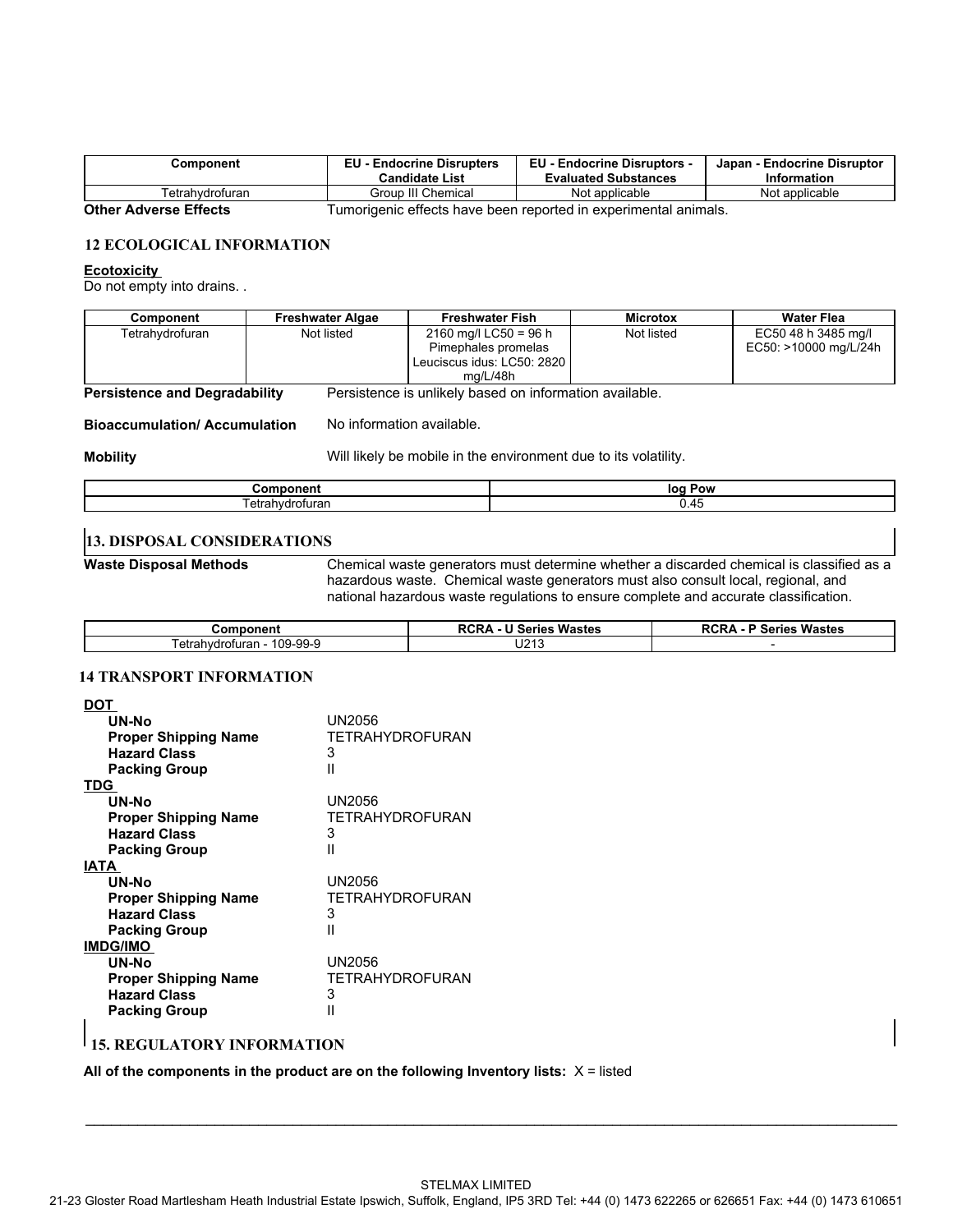### **International Inventories**

| EINECS ELINCS<br><b>NLP</b><br><b>ENCS</b><br><b>TSCA</b><br><b>PICCS</b><br><b>AICS</b><br><b>IECSC</b><br><b>DSL</b><br><b>NDSL</b><br>Component<br>203-726-8<br>Tetrahydrofuran<br>$\overline{\phantom{a}}$<br>-<br>∧<br>∧ |                                                                                  |  |  |  |  |  |             |
|-------------------------------------------------------------------------------------------------------------------------------------------------------------------------------------------------------------------------------|----------------------------------------------------------------------------------|--|--|--|--|--|-------------|
|                                                                                                                                                                                                                               |                                                                                  |  |  |  |  |  |             |
|                                                                                                                                                                                                                               |                                                                                  |  |  |  |  |  |             |
|                                                                                                                                                                                                                               |                                                                                  |  |  |  |  |  |             |
|                                                                                                                                                                                                                               |                                                                                  |  |  |  |  |  |             |
|                                                                                                                                                                                                                               |                                                                                  |  |  |  |  |  |             |
| nternational Inventories                                                                                                                                                                                                      |                                                                                  |  |  |  |  |  |             |
|                                                                                                                                                                                                                               |                                                                                  |  |  |  |  |  |             |
| Legend:                                                                                                                                                                                                                       |                                                                                  |  |  |  |  |  |             |
|                                                                                                                                                                                                                               |                                                                                  |  |  |  |  |  |             |
|                                                                                                                                                                                                                               |                                                                                  |  |  |  |  |  | <b>KECL</b> |
|                                                                                                                                                                                                                               |                                                                                  |  |  |  |  |  |             |
|                                                                                                                                                                                                                               |                                                                                  |  |  |  |  |  | х           |
|                                                                                                                                                                                                                               |                                                                                  |  |  |  |  |  |             |
| E - Indicates a substance that is the subject of a Section 5(e) Consent order under TSCA.                                                                                                                                     | X - Listed                                                                       |  |  |  |  |  |             |
|                                                                                                                                                                                                                               | F - Indicates a substance that is the subject of a Section 5(f) Rule under TSCA. |  |  |  |  |  |             |

**N - Indicates a polymeric substance containing no free-radical initiator in its inventory name but is considered to cover the designated polymer made with any free-radical initiator regardless of the amount used.**

**P - Indicates a commenced PMN substance**

**R - Indicates a substance that is the subject of a Section 6 risk management rule under TSCA.**

**S - Indicates a substance that is identified in a proposed or final Significant New Use Rule**

**T - Indicates a substance that is the subject of a Section 4 test rule under TSCA.**

**XU - Indicates a substance exempt from reporting under the Inventory Update Rule, i.e. Partial Updating of the TSCA Inventory Data Base Production and Site Reports (40 CFR 710(B).**

**Y1 - Indicates an exempt polymer that has a number-average molecular weight of 1,000 or greater.**

**Y2 - Indicates an exempt polymer that is a polyester and is made only from reactants included in a specified list of low concern reactants that comprises one of the eligibility criteria for the exemption rule.**

### **U.S. Federal Regulations**

### **TSCA 12(b)**

| Component                         | <b>TSCA 12(b)</b>                          |
|-----------------------------------|--------------------------------------------|
| Tetrahydrofuran                   | 1 % de minimus concentration<br>Section 4. |
| Not applicable<br><b>SARA 313</b> |                                            |

| <b>SARA 311/312 Hazard Categories</b>                          |                |      |
|----------------------------------------------------------------|----------------|------|
| <b>Acute Health Hazard</b>                                     |                | Yes  |
| <b>Chronic Health Hazard</b>                                   |                | Yes  |
| <b>Fire Hazard</b><br><b>Sudden Release of Pressure Hazard</b> |                | Yes  |
|                                                                |                | No   |
| <b>Reactive Hazard</b>                                         |                | Yes. |
| <b>CWA (Clean Water Act)</b>                                   | Not applicable |      |
| <b>Clean Air Act</b>                                           | Not applicable |      |

**OSHA** Occupational Safety and Health Administration Not applicable

### **CERCLA**

|                                                |                      | Environmental Response Compensation and Liability Act (CERCLA) (40 CFR 302) |                                                            |                 |                       |  |
|------------------------------------------------|----------------------|-----------------------------------------------------------------------------|------------------------------------------------------------|-----------------|-----------------------|--|
| <b>Component</b>                               |                      |                                                                             | <b>Hazardous Substances RQs</b>                            |                 | <b>CERCLA EHS RQS</b> |  |
| Tetrahydrofuran                                |                      |                                                                             | 1000 lb                                                    |                 |                       |  |
| <b>California Proposition 65</b>               |                      |                                                                             | This product does not contain any Proposition 65 chemicals |                 |                       |  |
| U.S. State Right-to-Know<br><b>Regulations</b> |                      |                                                                             |                                                            |                 |                       |  |
| <b>Component</b>                               | <b>Massachusetts</b> | New Jersey                                                                  | Pennsylvania                                               | <b>Illinois</b> | <b>Rhode Island</b>   |  |
|                                                | х                    | х                                                                           | ⋏                                                          |                 | х                     |  |

#### **U.S. State Right-to-Know Regulations**

### **U.S. Department of Transportation**

| Reportable Quantity (RQ):          |   |
|------------------------------------|---|
| <b>DOT Marine Pollutant</b>        | N |
| <b>DOT Severe Marine Pollutant</b> | N |